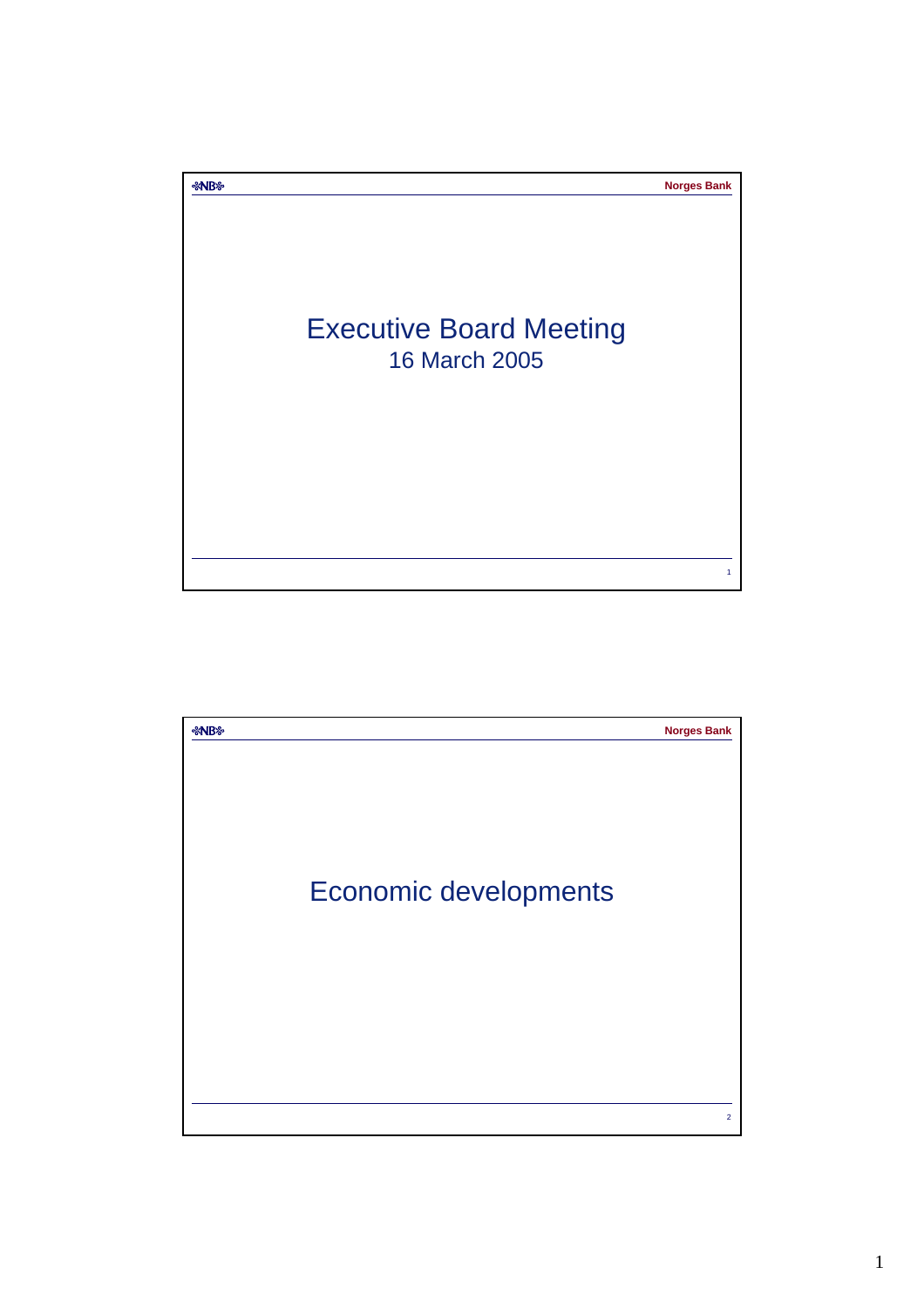

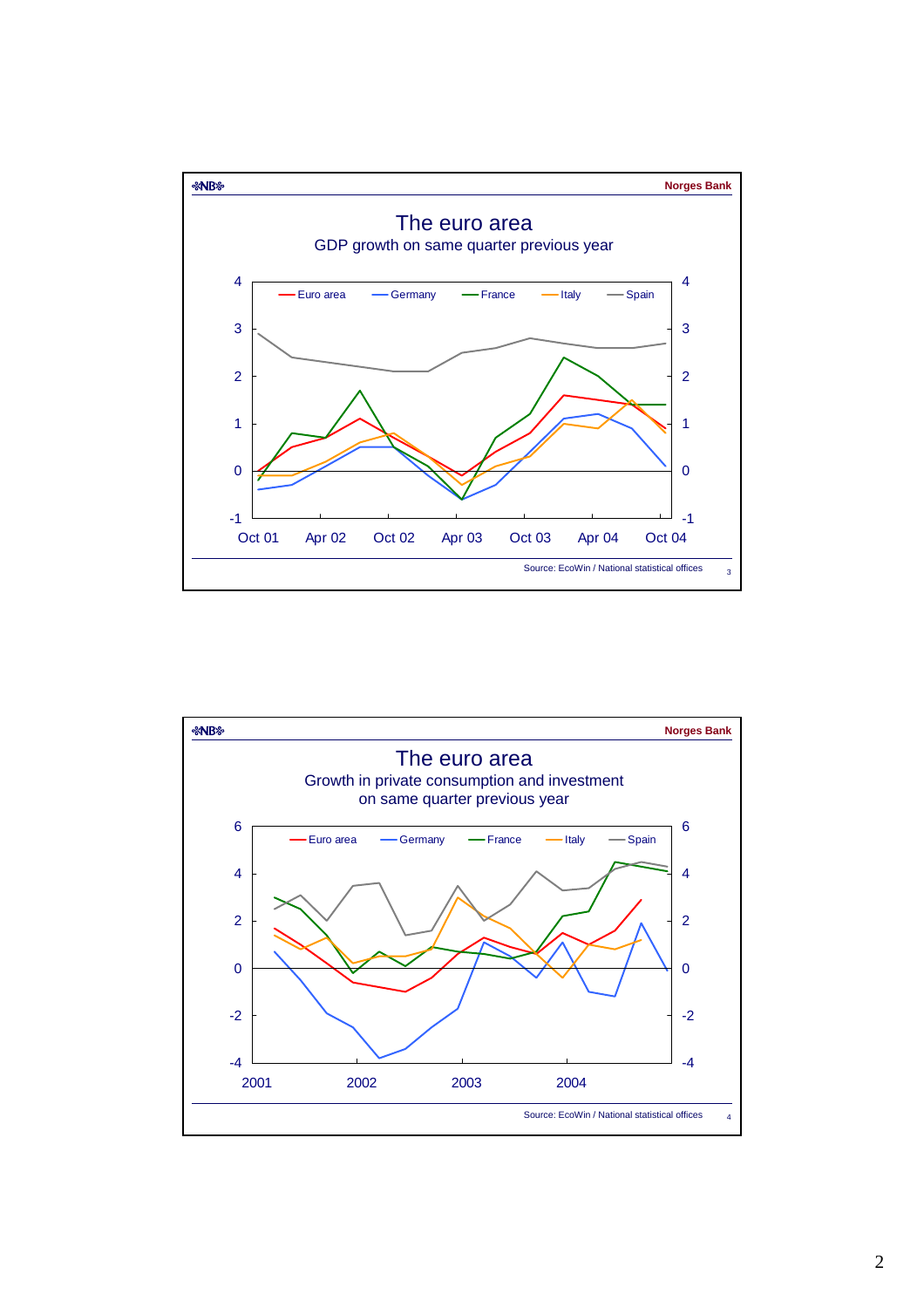

|                                |                                        | Interest rate increases in this business cycle |                            |                                     |
|--------------------------------|----------------------------------------|------------------------------------------------|----------------------------|-------------------------------------|
|                                | <b>First interest</b><br>rate increase | Key rate at<br>lowest point                    | <b>Current key</b><br>rate | <b>Change since</b><br>lowest point |
| Iceland                        | 06.05.2004                             | 5.30                                           | 8.75                       | 3.45                                |
| <b>New Zealand</b>             | 29.01.2004                             | 5.00                                           | 6.75                       | 1.75                                |
| <b>UK</b>                      | 06.11.2003                             | 3.50                                           | 4.75                       | 1.25                                |
| <b>US</b>                      | 30.06.2004                             | 1.00                                           | 2.50                       | 1.50                                |
| <b>Australia</b>               | 08.05.2002                             | 4.25                                           | 5.50                       | 1.25                                |
| Canada                         | 08.09.2004                             | 2.00                                           | 2.50                       | 0.50                                |
| <b>Switzerland</b>             | 17.06.2004                             | $0.00 - 0.75$                                  | $0.25 - 1.25$              | 0.50                                |
| Euro area                      |                                        | 2.00                                           | 2.00                       | 0.00                                |
| <b>Sweden</b>                  |                                        | 2.00                                           | 2.00                       | 0.00                                |
| Japan                          |                                        | <b>Towards zero</b>                            | <b>Towards zero</b>        | 0.00                                |
| Trading partners <sup>1)</sup> | 06.05.2004                             | 2.02                                           | 2.30                       | 0.28                                |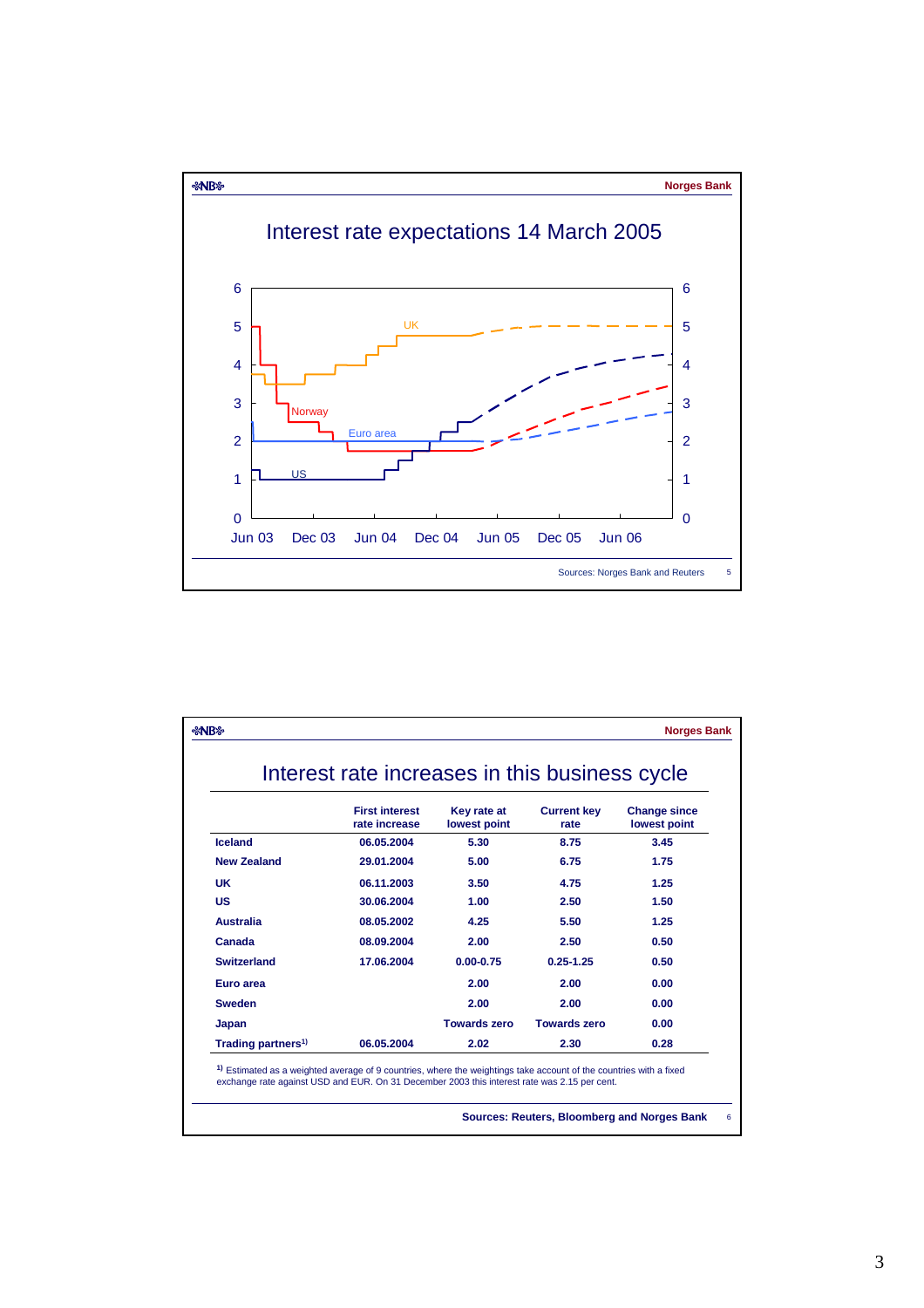

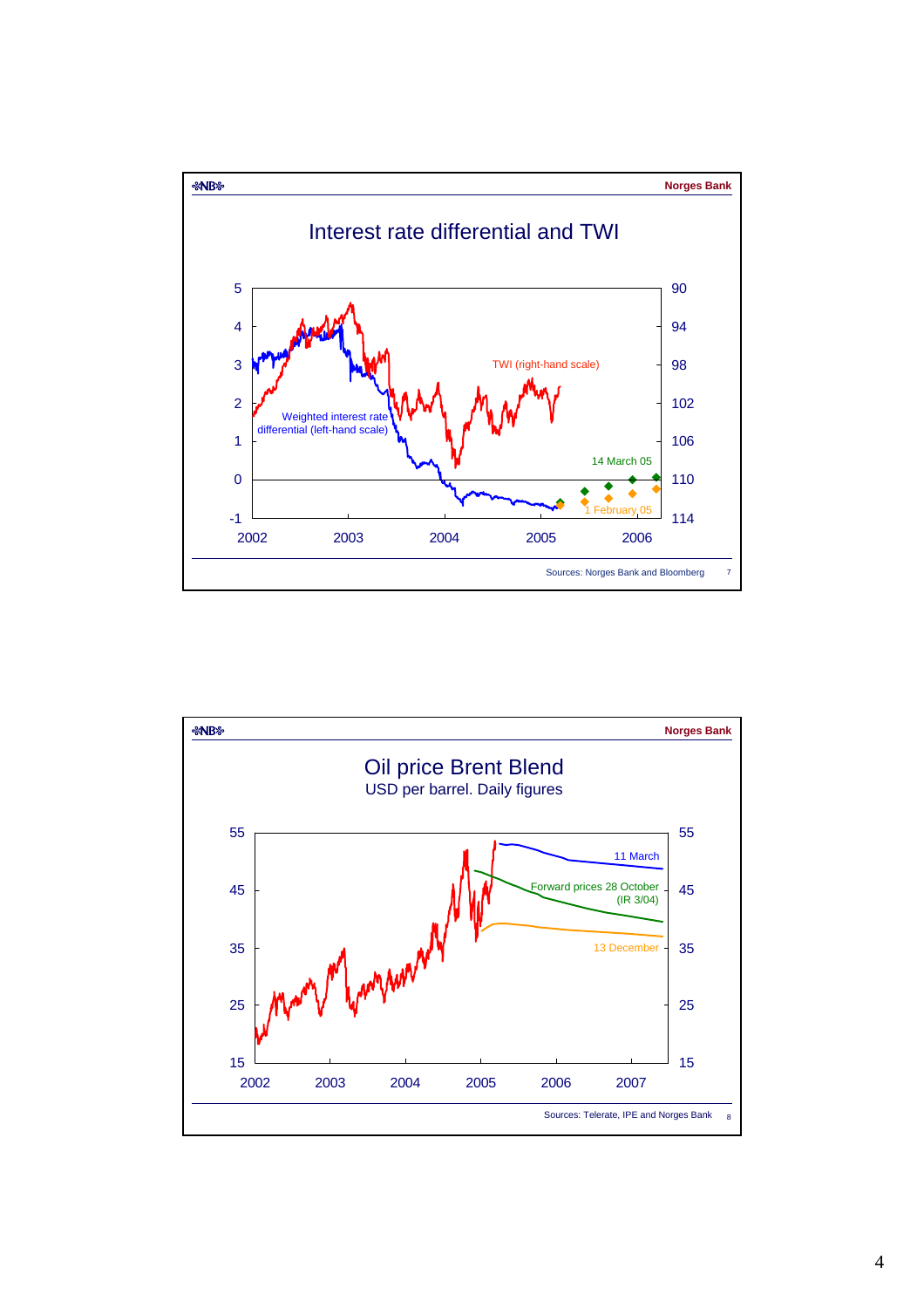

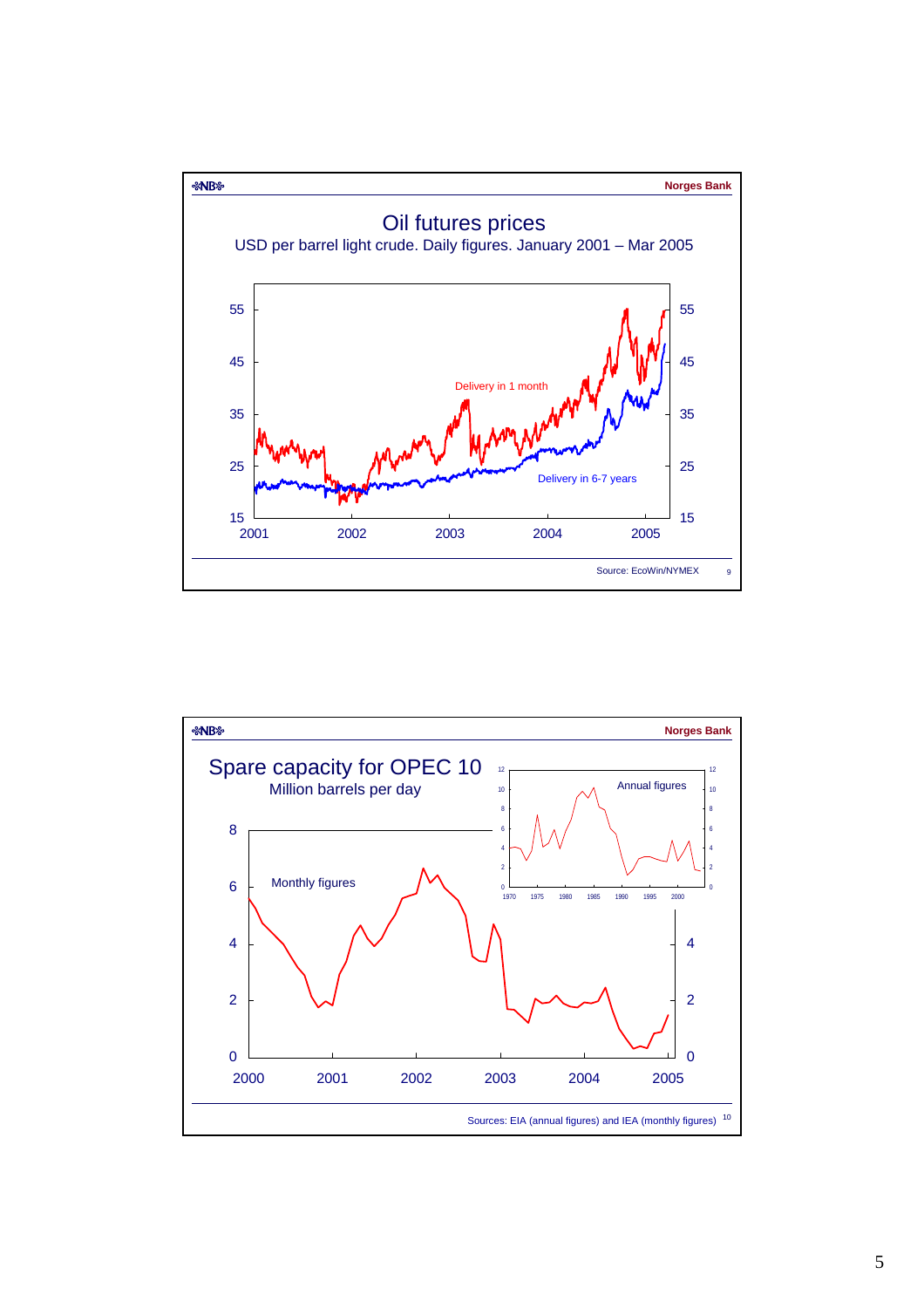

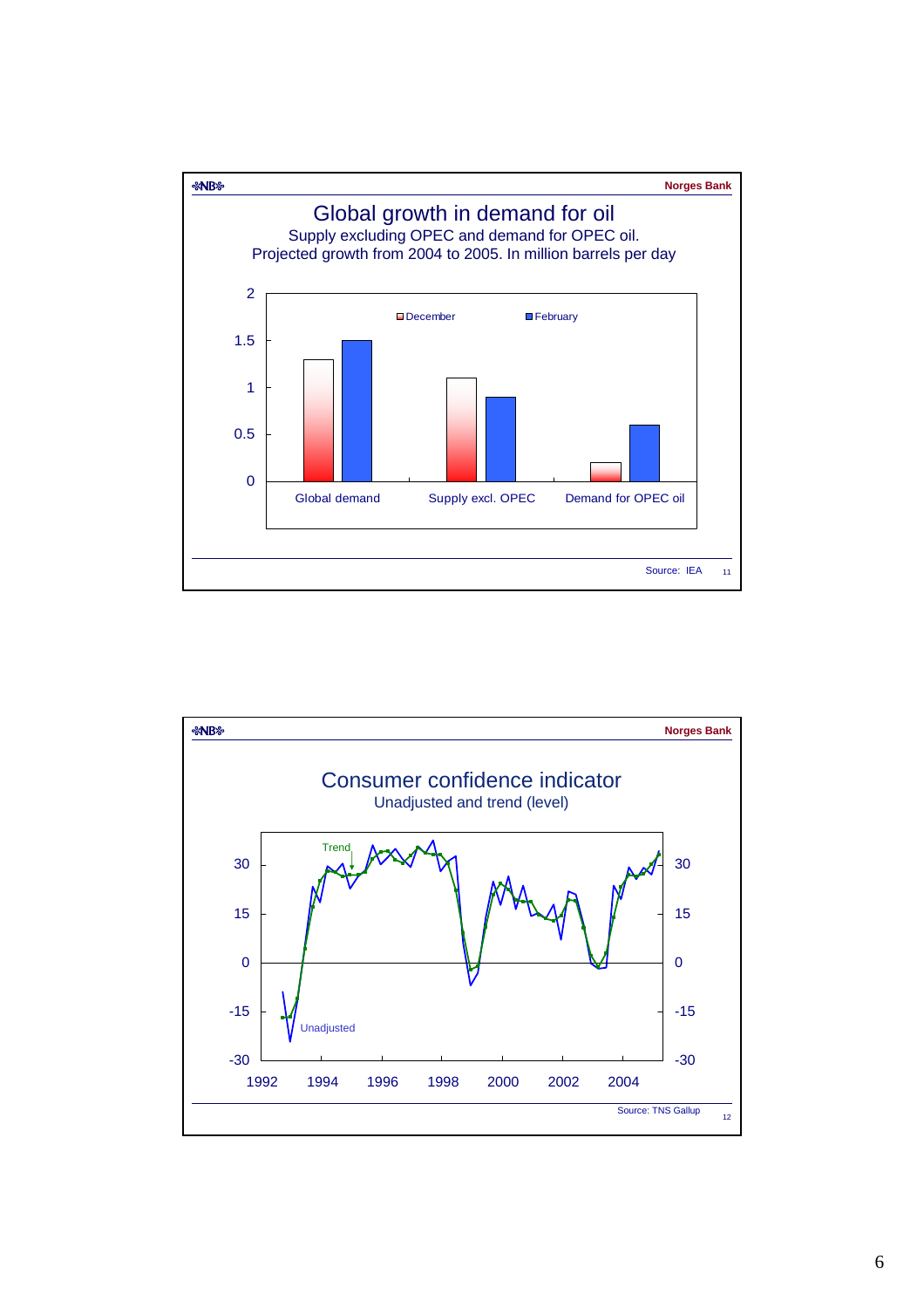

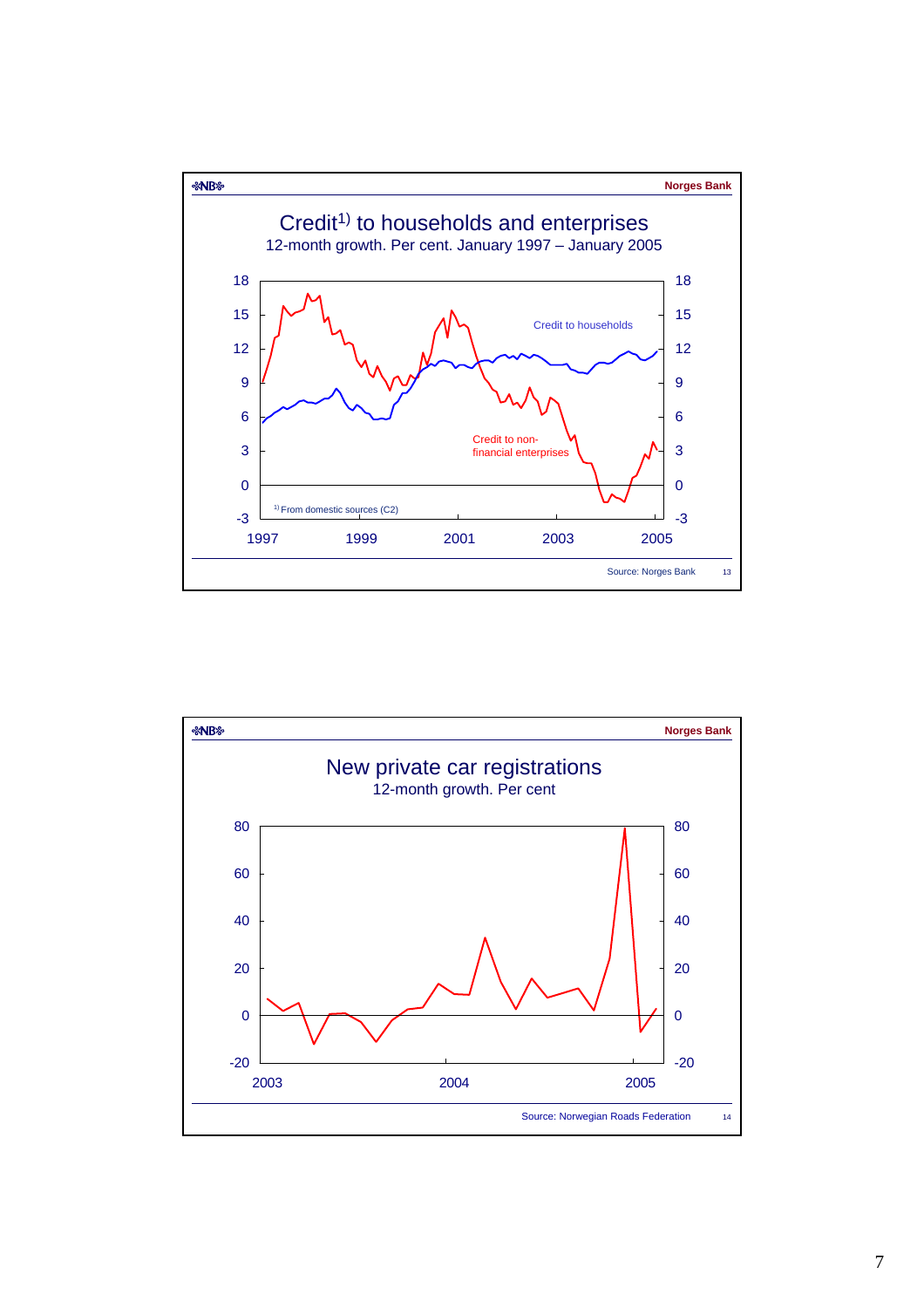

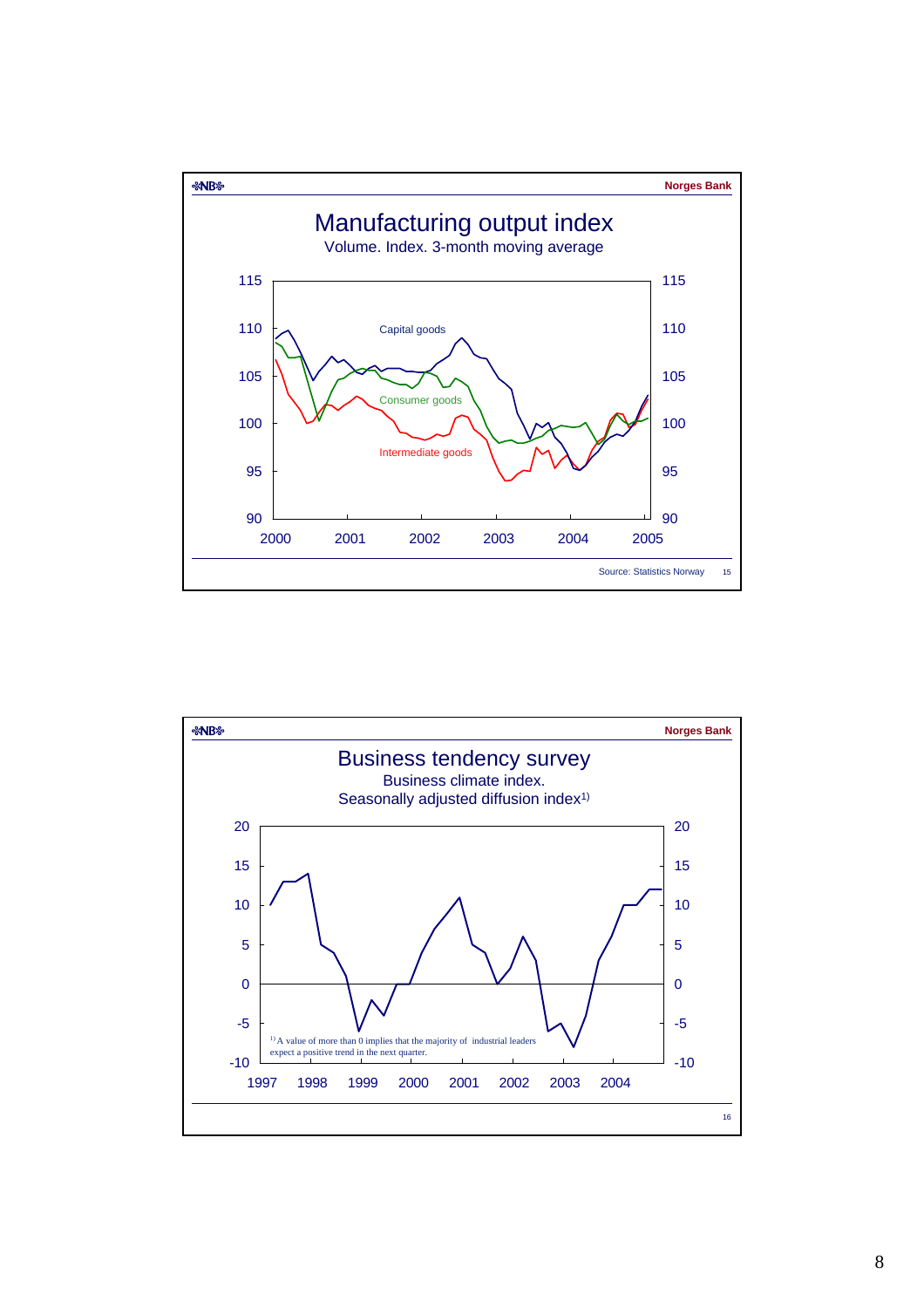

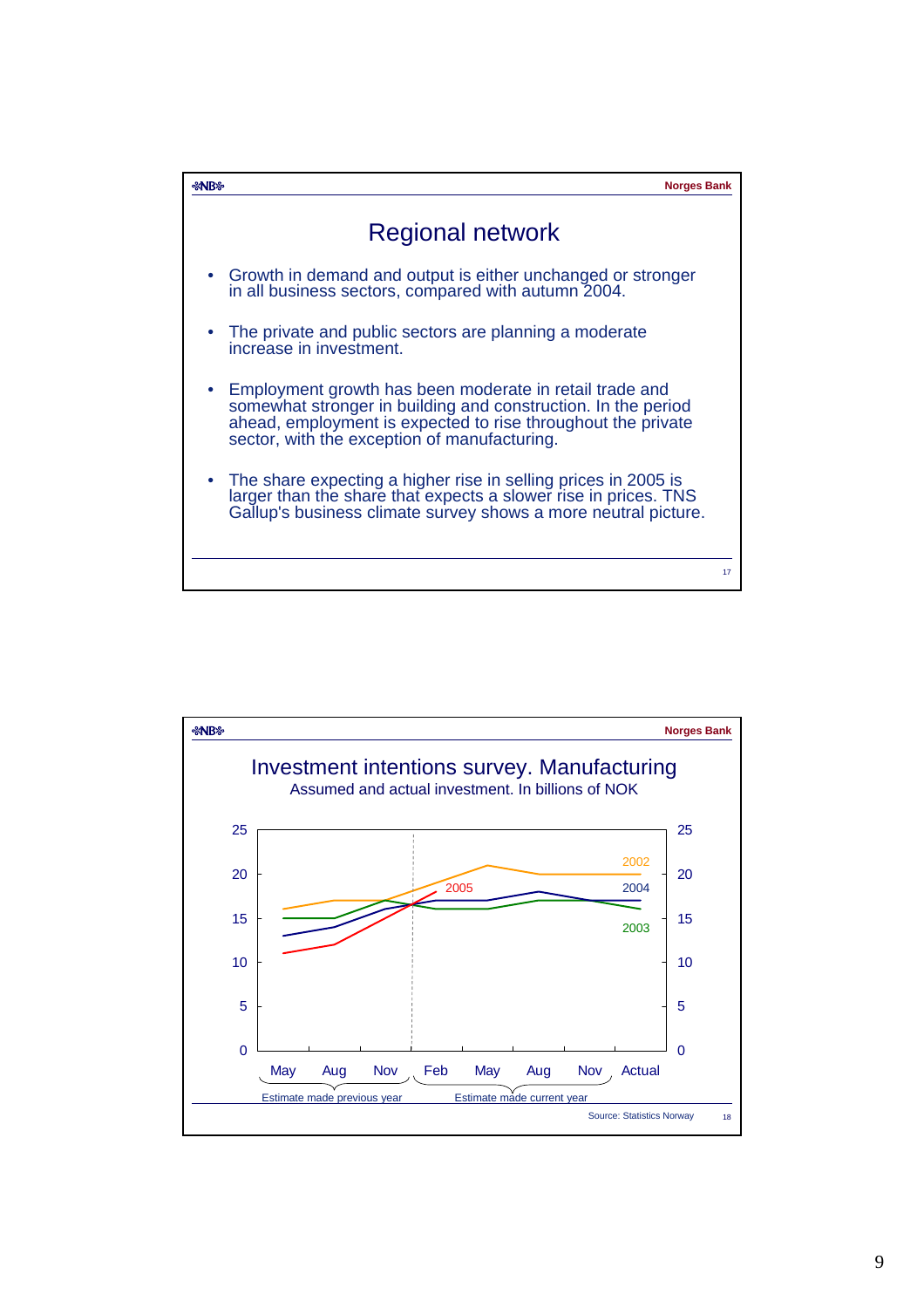

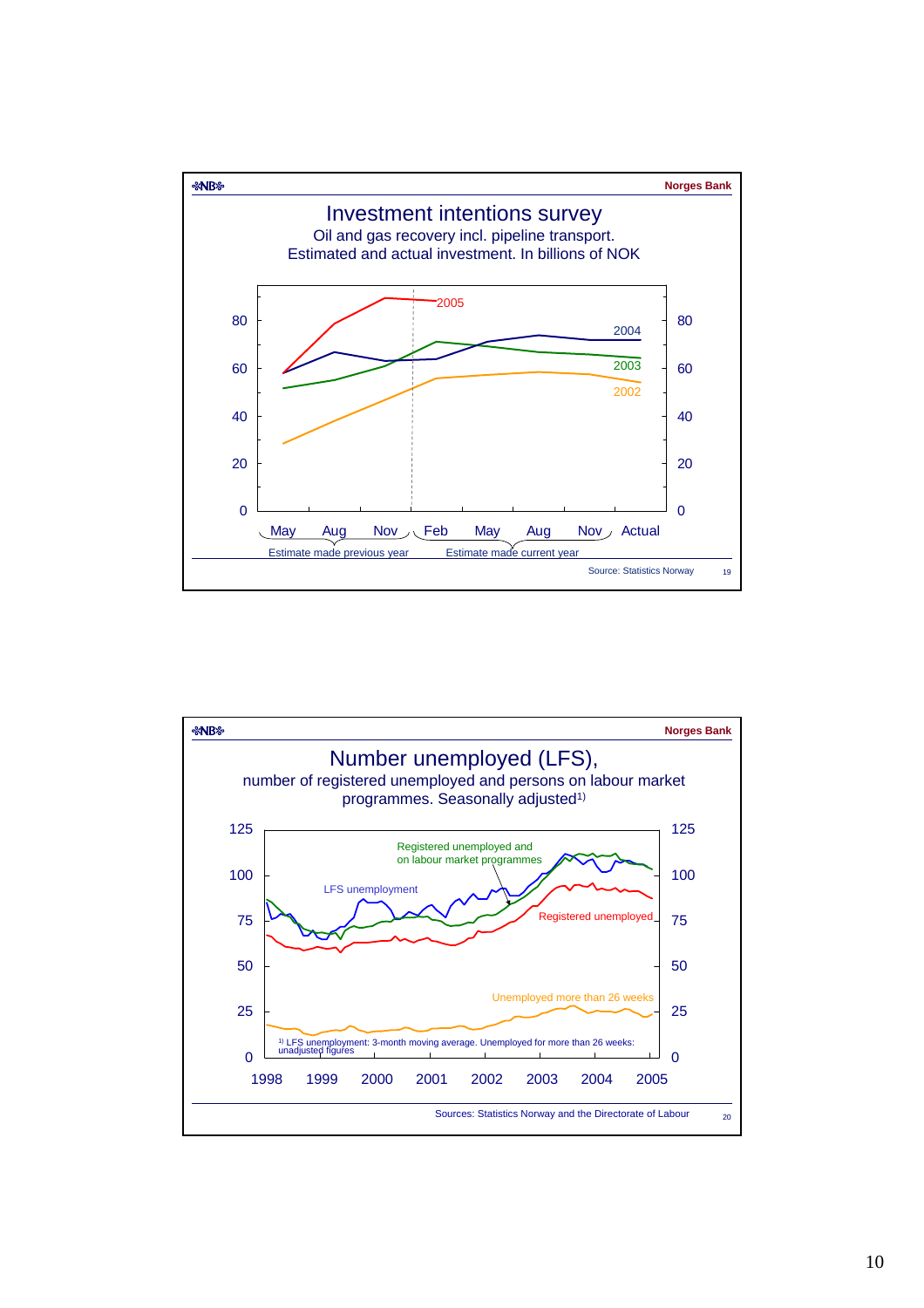

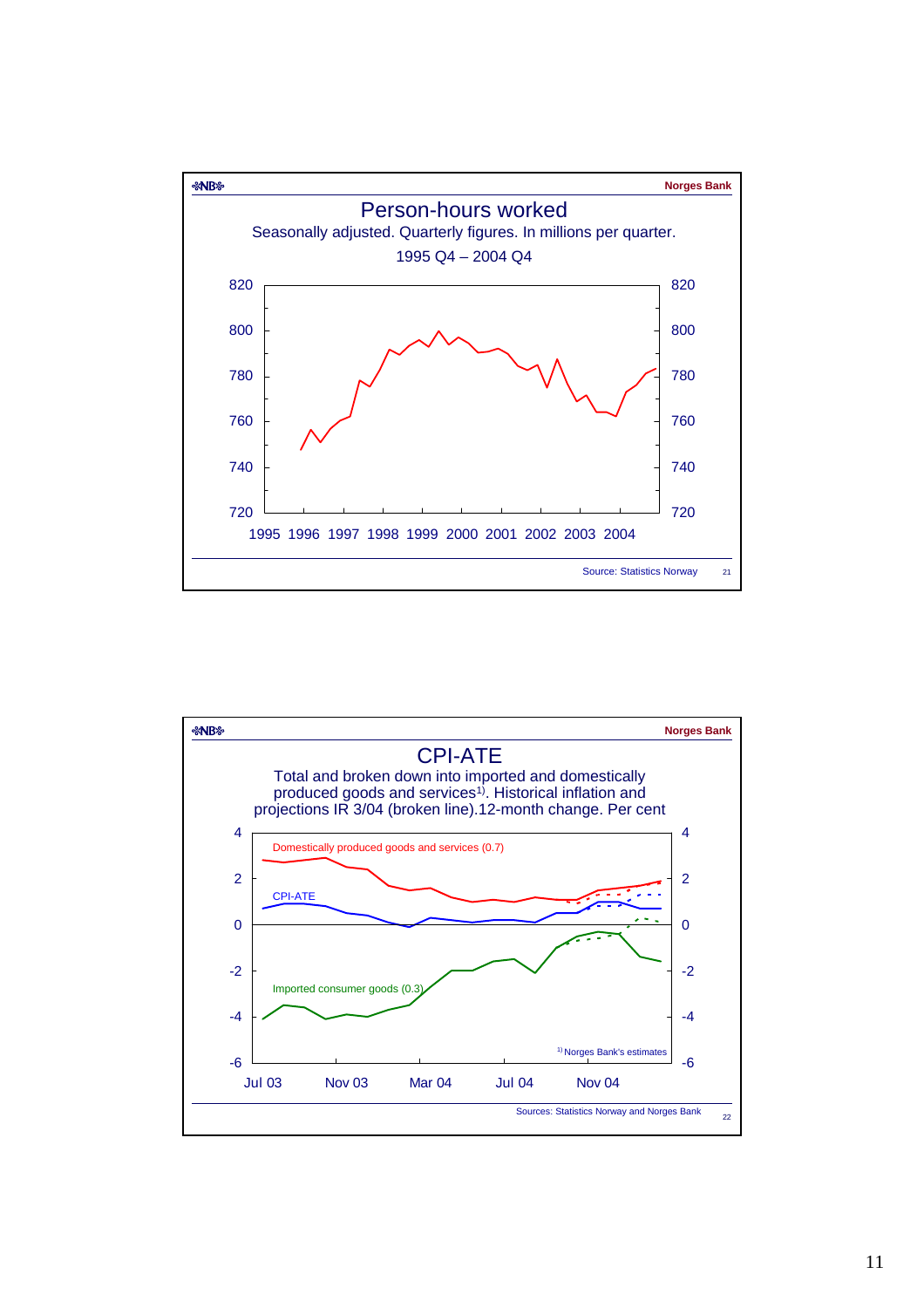

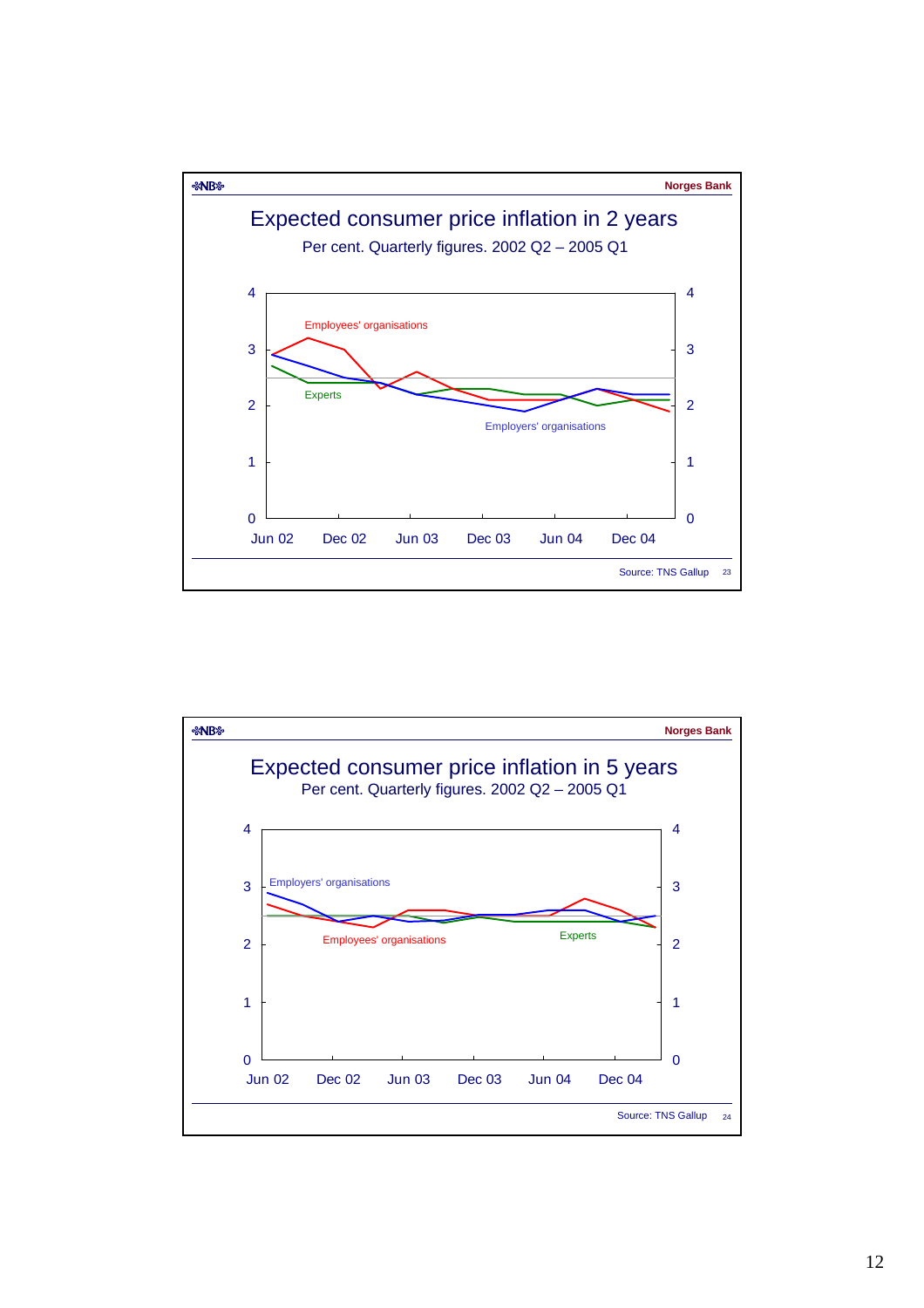

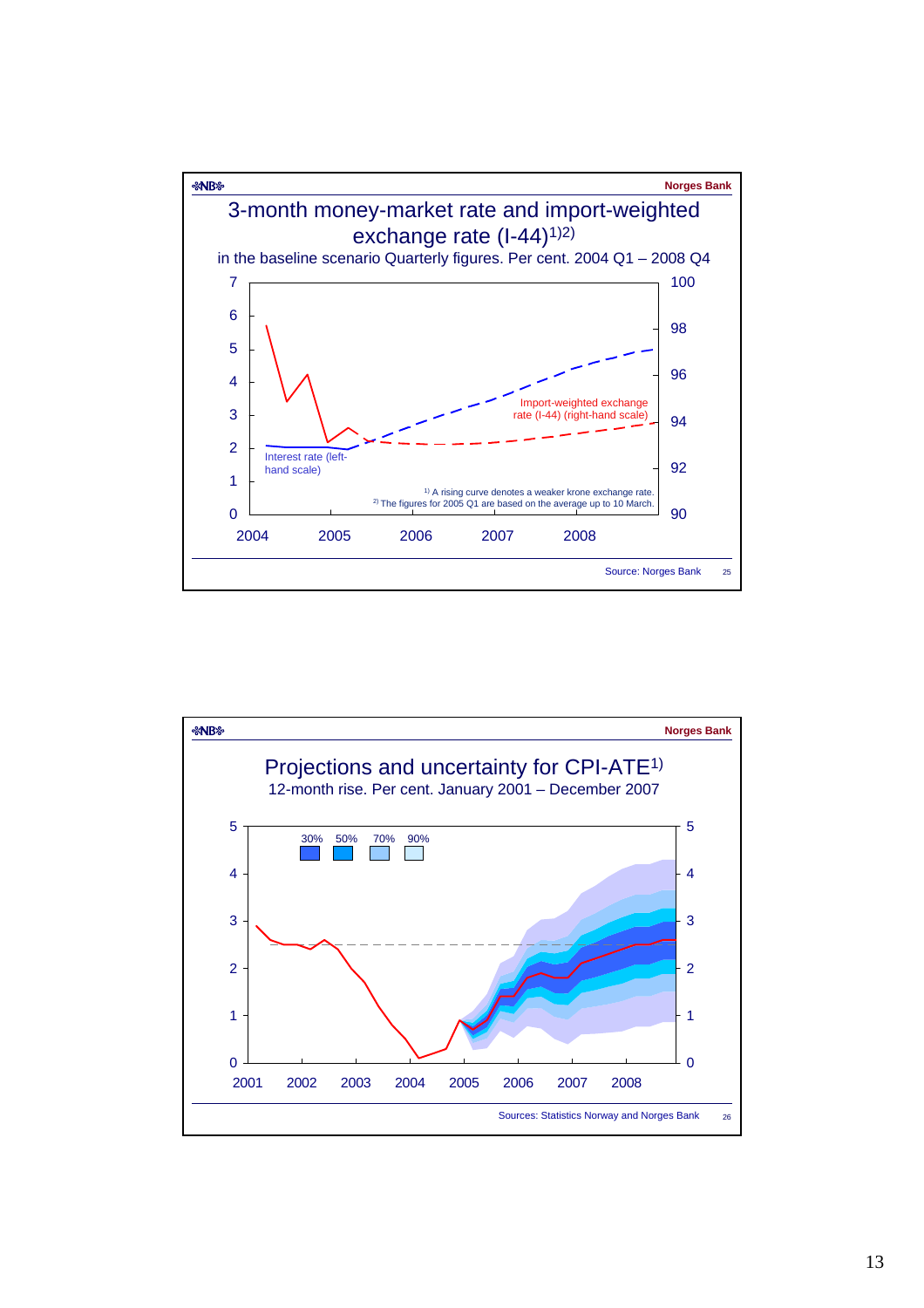